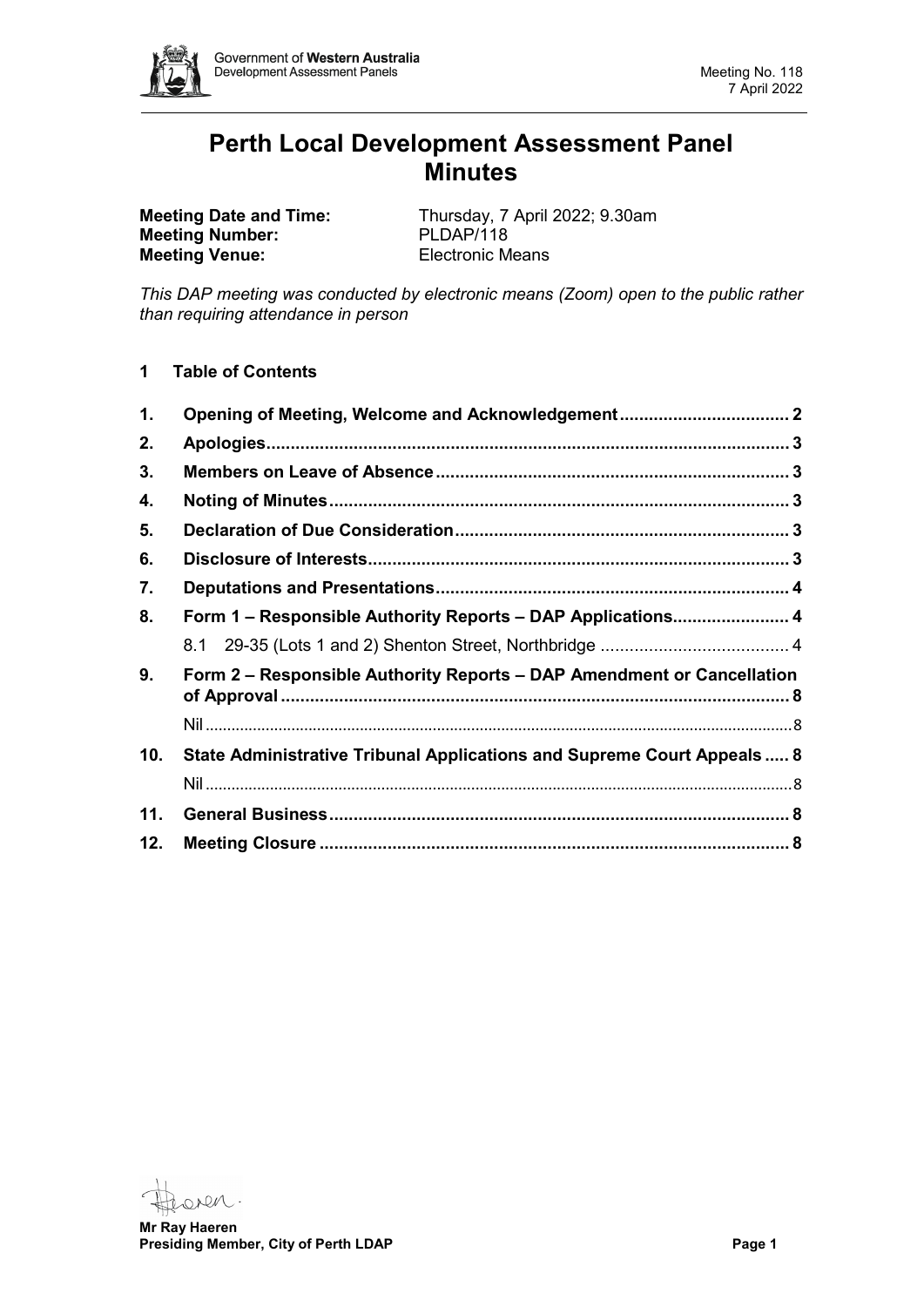

# **Attendance**

# **DAP Members**

Mr Ray Haeren (Presiding Member) Mr Jarrod Ross (Deputy Presiding Member) Ms Diana Goldswain (Third Specialist Member) Cr Catherine Lezer (Local Government Member, City of Perth) Cr Liam Gobbert (Local Government Member, City of Perth)

# **Officers in attendance**

Mr Roberto Colalillo (City of Perth) Ms Julia Kingsbury (City of Perth) Mr Dewald Gericke (City of Perth) Mr Dimitri Fotev (City of Perth)

# **Minute Secretary**

Ms Zoe Hendry (DAP Secretariat)

## **Applicants and Submitters**

Mr Peter Simpson (PTS Town Planning Pty Ltd) Ms Tanya Elson (Ruah) Mr Will Lakin (Architectus)

#### **Members of the Public / Media**

There were 22 members of the public in attendance.

<span id="page-1-0"></span>Ms Nadia Budihardjo from Business News was in attendance.

#### **1. Opening of Meeting, Welcome and Acknowledgement**

The Presiding Member declared the meeting open at 9:33am on 7 April 2022 and acknowledged the traditional owners and paid respect to Elders past and present of the land on which the meeting was being held.

The Presiding Member announced the meeting would be run in accordance with the DAP Standing Orders 2020 under the *Planning and Development (Development Assessment Panels) Regulations 2011.*

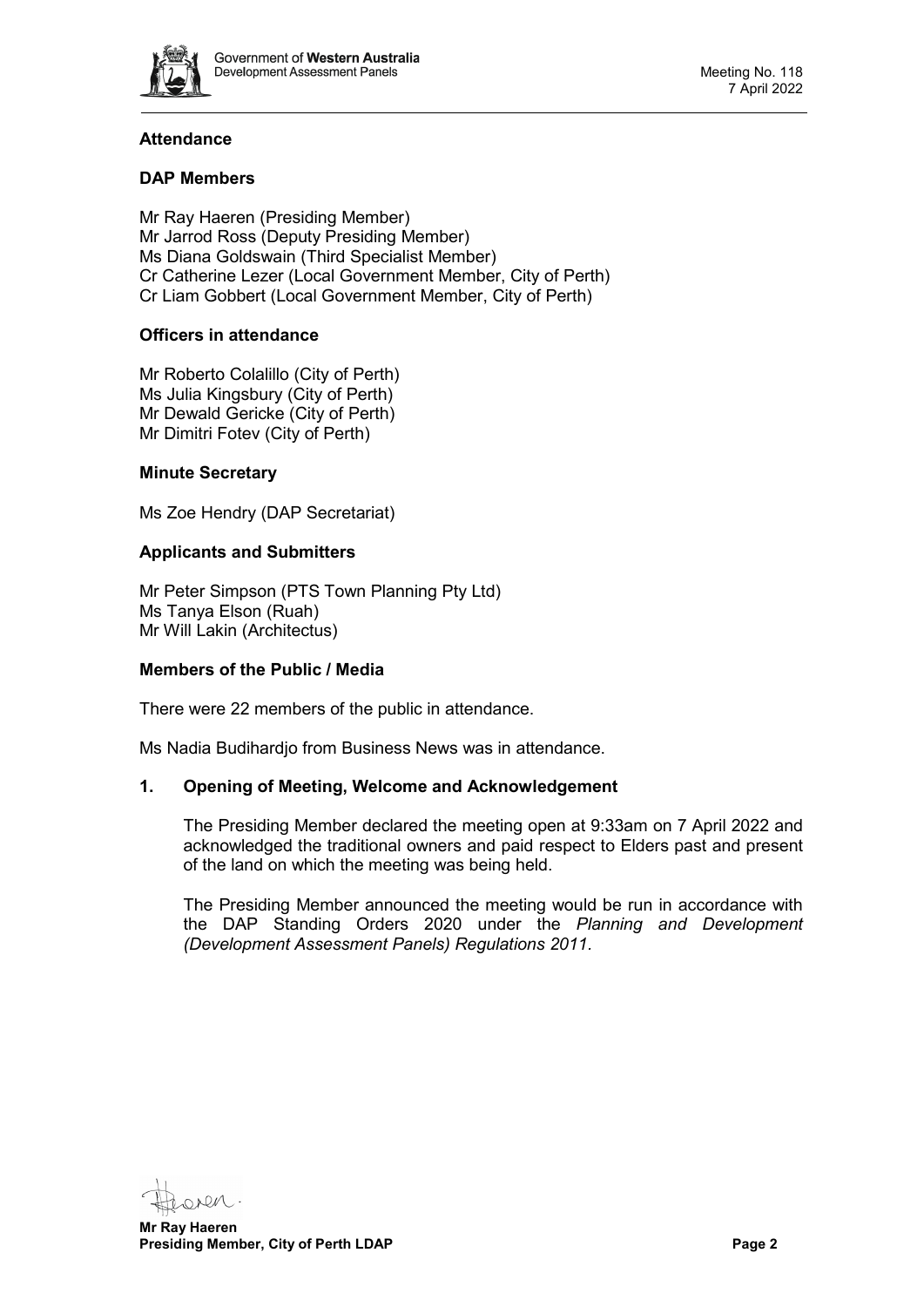

# **1.1 Announcements by Presiding Member**

The Presiding Member advised that in accordance with Section 5.16 of the DAP Standing Orders 2020 which states *'A person must not use any electronic, visual or audio recording device or instrument to record the proceedings of the DAP meeting unless the Presiding Member has given permission to do so.',* the meeting would not be recorded.

In response to the COVID-19 situation, this meeting was convened via electronic means (Zoom). Members were reminded to announce their name and title prior to speaking.

## <span id="page-2-0"></span>**2. Apologies**

Cr Viktor Ko (Local Government Member, City of Perth)

## <span id="page-2-1"></span>**3. Members on Leave of Absence**

Nil

## <span id="page-2-2"></span>**4. Noting of Minutes**

DAP members noted that signed minutes of previous meetings are available on the [DAP website.](https://www.dplh.wa.gov.au/about/development-assessment-panels/daps-agendas-and-minutes)

#### <span id="page-2-3"></span>**5. Declaration of Due Consideration**

The Presiding Member noted that an addendum to the agenda was published to include details of a DAP direction for further information and responsible authority response in relation to Item 8.1, received on 5 April 2022 and 6 April 2022.

All members declared that they had duly considered the documents.

#### <span id="page-2-4"></span>**6. Disclosure of Interests**

DAP Member, Cr Catherine Lezer, declared an Impartiality Interest in item 8.1. The City of Perth currently contracts RUAH to operate Safe Night Space for Women in East Perth.

In accordance with section 6.2 and 6.3 of the DAP Standing Orders 2020, the Presiding Member determined that the member listed above, who had disclosed an Impartiality Interest, was permitted to participate in the discussion and voting on the item.

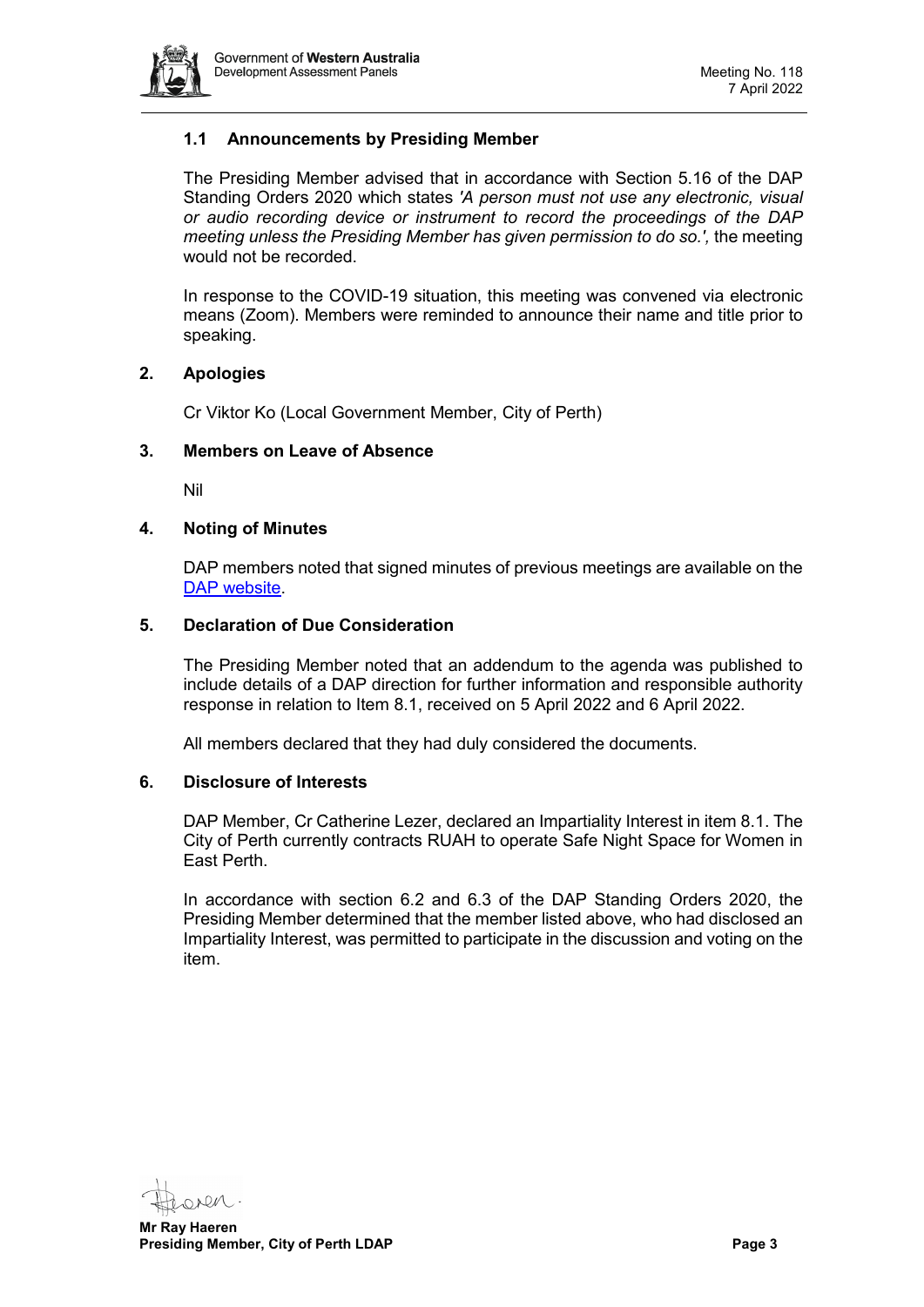

# <span id="page-3-0"></span>**7. Deputations and Presentations**

- **7.1** The Presiding Member noted a written submission from Mr Peter Whitehead.
- **7.2** Ms Tanya Elson (Ruah) addressed the DAP in support of the recommendation for the application at Item 8.1 and responded to questions from the panel.
- **7.3** Mr Will Lakin (Architectus) addressed the DAP in support of the recommendation for the application at Item 8.1 and responded to questions from the panel.
- **7.4** Mr Peter Simpson (PTS Town Planning) addressed the DAP in support of the recommendation for the application at Item 8.1 and responded to questions from the panel.
- **7.5** Mr Justin Millar (Project Manager) answered questions from the panel.
- **7.6** The Presiding Member invited two members of the public to provide their comment on the application at Item 8.1.
- **7.5** The City of Perth Officers addressed the DAP in relation to the application at Item 8.1 and responded to questions from the panel.

#### <span id="page-3-1"></span>**8. Form 1 – Responsible Authority Reports – DAP Applications**

#### <span id="page-3-2"></span>**8.1 29-35 (Lots 1 and 2) Shenton Street, Northbridge**

| Development Description: | Proposed Seven Level Community Centre    |  |  |  |  |  |  |
|--------------------------|------------------------------------------|--|--|--|--|--|--|
|                          | Development ('RUAH Centre')              |  |  |  |  |  |  |
| Applicant:               | <b>PTS Town Planning</b>                 |  |  |  |  |  |  |
| Owner:                   | Daughters of Charity Services (WA) (Ruah |  |  |  |  |  |  |
|                          | <b>Community Services)</b>               |  |  |  |  |  |  |
| Responsible Authority:   | City of Perth                            |  |  |  |  |  |  |
| DAP File No:             | DAP/22/02161                             |  |  |  |  |  |  |

#### **REPORT RECOMMENDATION**

**Moved by:** Ms Diana Goldswain **Seconded by:** Mr Jarrod Ross

*With the approval of the mover and seconder the following amendments were made:*

(i) To amend Condition No.5 to read as follows:

*the green wall/s being removed upon written direction from the City should the green wall/s not be maintained to a high standard to the City's satisfaction and consistent with the approved design concept and maintenance plan, with the owners being responsible for the preparation and installation of an alternative design solution for the treatment of these elements of the building with details being submitted for approval by the City and the works completed within 90 days of the written direction to the City's satisfaction and maintained thereafter to a high standard to the City's satisfaction;*

oven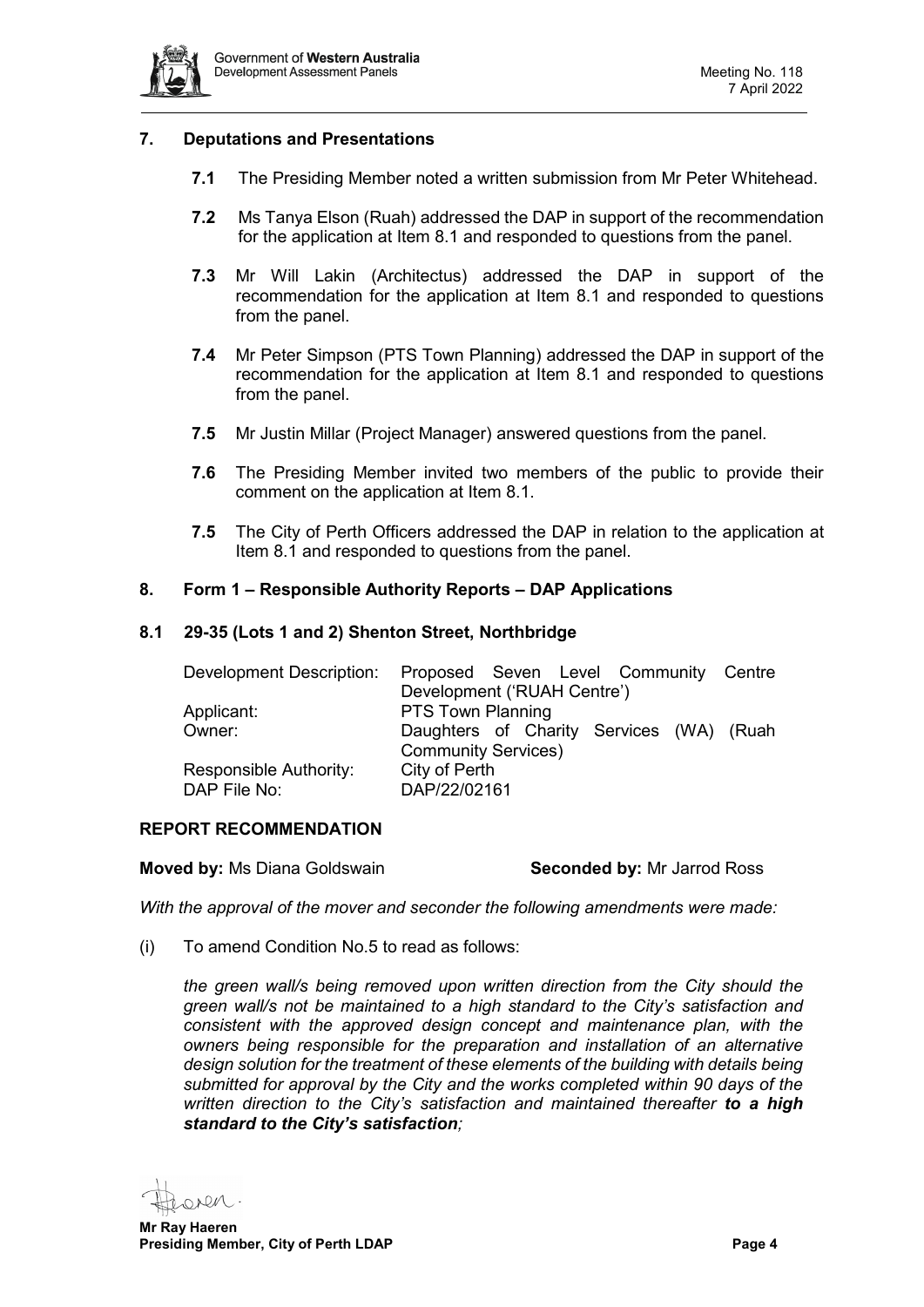

(ii) To amend Condition No.6 to read as follows:

*any proposed air-conditioning condensers, external building plant and equipment, lift overruns, piping, ducting, water tanks, transformers and fire control rooms being located or screened so that they cannot be viewed from any location external to the building and to minimise any visual and noise impact, including any such plant or services located within the service/loading area of the development, with details of the location and screening of such plant and services being submitted for approval by the City prior to applying for a building permit and installation;*

(iii) To amend Condition No.14 to read as follows:

*in the event of the development not proceeding within six months of the demolition of the existing building/s on the site, the site is to be aesthetically fenced and landscaped to the satisfaction of the City in order to preserve the amenity of the area, prevent unauthorised car parking and minimise dust and sand being blown from the site and shall be maintained in a clean and tidy state. Where signage or artwork is proposed to be fixed to any fencing or hoarding, the signage and/or artwork is not to contain any third-party advertising content, to the satisfaction of the City;* 

**REASON:** In response to the R13 lodged the amendments were seen to provide additional clarity to the applicant and were supported by the Responsible Authority.

That the City of Perth Local Development Assessment Panel resolves to:

**Approve** DAP Application reference DAP/22/02161 and accompanying amended perspectives (Attachment 2) and amended development plans (Attachment 3) in accordance with Clause 68 of Schedule 2 (Deemed Provisions) of the *Planning and Development (Local Planning Schemes) Regulations 2015,* and the provisions of City Planning Scheme No. 2 subject to the following conditions:

- 1. the development being constructed with high quality and durable materials and finishes and to a level of detailing that is consistent with the elevations and perspectives received on 1 March 2022, with the final details of the design including a sample board of the proposed materials, colours and finishes being submitted for approval by the City prior to applying for a building permit;
- 2. the dimensions and design of the:
	- a. fire booster cabinet being revised to minimise its width across the John Street frontage and remove any potential for doors to encroach into the John Street road reserve; and
	- b. emergency accommodation entry on John Street being revised to provide a more functional and generous lobby and access/egress area;

with final details of the above being submitted for approval by the City prior to applying for a building permit;

3. where constructed, a minimum of 299m² of the floor area of the emergency/supportive housing units is to be maintained for this use for a minimum of 10 years, to the satisfaction of the City;

ORRA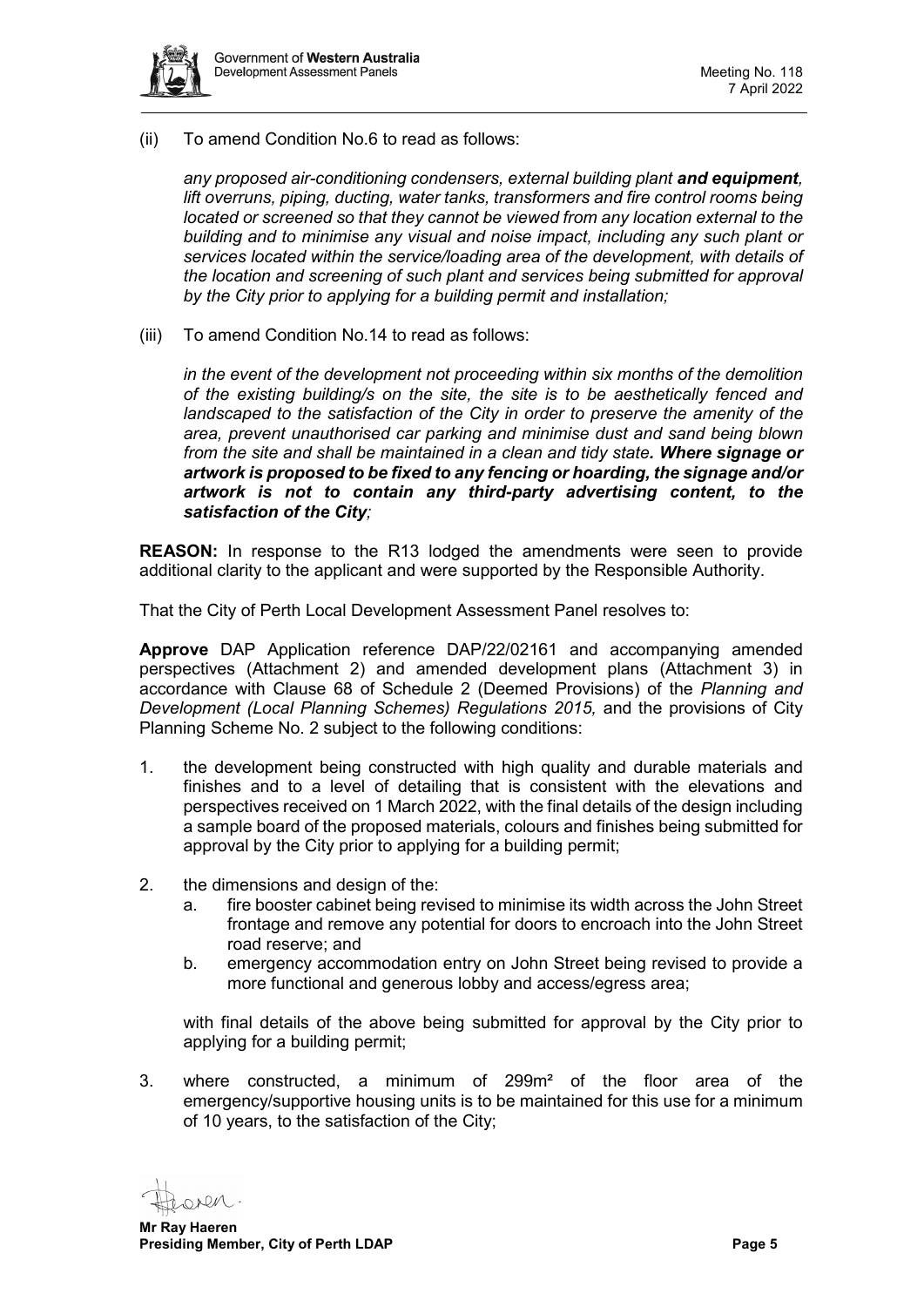

- 4. final details of all landscaped areas and green walls, including soil depths, irrigation, plant species and maintenance plan being submitted for approval by the City prior to applying for a building permit with the approved landscaping being installed prior to occupation of development and thereafter maintained to a high standard to the City's satisfaction;
- 5. the green wall/s being removed upon written direction from the City should the green wall/s not be maintained to a high standard to the City's satisfaction and consistent with the approved design concept and maintenance plan, with the owners being responsible for the preparation and installation of an alternative design solution for the treatment of these elements of the building with details being submitted for approval by the City and the works completed within 90 days of the written direction to the City's satisfaction and maintained thereafter to a high standard to the City's satisfaction;
- 6. any proposed air-conditioning condensers, external building plant and equipment, lift overruns, piping, ducting, water tanks, transformers and fire control rooms being located or screened so that they cannot be viewed from any location external to the building and to minimise any visual and noise impact, including any such plant or services located within the service/loading area of the development, with details of the location and screening of such plant and services being submitted for approval by the City prior to applying for a building permit and installation;
- 7. a final noise impact and management report that meets the City's noise impact and management report guidance note and addresses the recommendations outlined in the preliminary Acoustic Report prepared by Norman Disney & Young Consulting Engineers dated 7 February 2022 regarding the noise amelioration construction specifications and other noise management measures, being submitted to the City prior to applying for a building permit, with final construction plans being certified by a qualified acoustic consultant confirming the development incorporates the recommendations and can achieve compliance with the relevant noise legislation to the satisfaction of the City prior to the commencement of construction,
- 8. a comprehensive centre management plan addressing the operation of the facility and detailing measures to address (not limited to) the security of guests and visitors; control of noise and other disturbances impacting on surrounding properties and public areas; and a complaints management service; being submitted for approval by the City prior to the occupation of the centre, with the approved management plan being implemented by the operator/manager on an on-going basis and to the satisfaction of the City;
- 9. the proposed floor levels of the pedestrian and vehicular entrances to the building being designed to match the current levels of the immediately adjacent footpaths and laneway to the City's satisfaction, with details being submitted for approval by the City prior to applying for a building permit;
- 10. the proposed 'sign zones' not forming part of this approval with any signage for the development required to be integrated into the design of the building in accordance with the City's Signs Policy 4.6 and subject to a separate application for approval where required;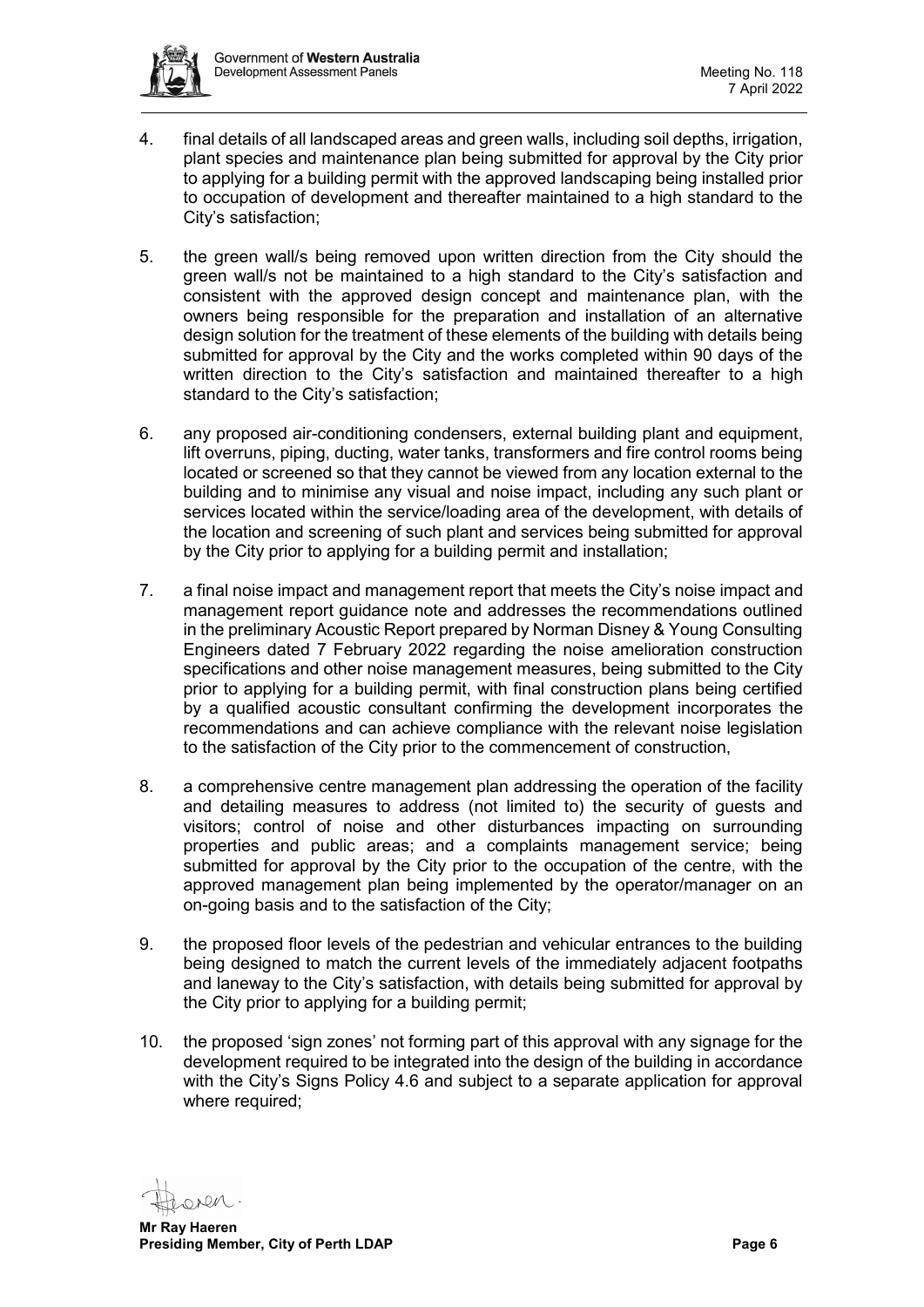

- 11. the existing street trees located in the road verge on Shenton Street and John Street being retained and protected from damage throughout any demolition and/or construction works with tree protection zones being established and maintained during the demolition and/or construction periods in accordance with the Australian Standard S4970-2009 - Protection of Trees on Development Sites, to the satisfaction of the City, with the owner/applicant being liable for any damage or removal of the trees;
- 12. on-site stormwater disposal/management being to the City's specifications with details being submitted for approval by the City prior to applying for a building permit;
- 13. the approved Waste Management Plan prepared by Talis Consultants dated 21 February 2022 being implemented by the operator/manager of the development on an ongoing basis to the satisfaction of the City;
- 14. in the event of the development not proceeding within six months of the demolition of the existing building/s on the site, the site is to be aesthetically fenced and landscaped to the satisfaction of the City in order to preserve the amenity of the area, prevent unauthorised car parking and minimise dust and sand being blown from the site and shall be maintained in a clean and tidy state. Where signage or artwork is proposed to be fixed to any fencing or hoarding, the signage and/or artwork is not to contain any third-party advertising content, to the satisfaction of the Cit*y*;
- 15. the works referred to in the above condition, being secured by a bond/deed of agreement between the landowner/applicant and the City, to the value of the proposed works as determined by the City, with the cost of the deed to be borne by the applicant and the bond/deed being finalised to City's satisfaction prior to any demolition works being undertaken;
- 16. the subject lots being amalgamated into one lot on one Certificate of Title prior to the occupation of any of the buildings within the development; and
- 17. demolition and/or construction management plans for the proposal prepared in accordance with the City's pro-forma and requirements being submitted for approval by the City prior to applying for a demolition permit and/or a building permit.

# **Advice Notes**

- 1. This decision constitutes planning approval only and is valid for a period of four years from the date of approval. If the subject development is not substantially commenced within the specified period, the approval shall lapse and be of no further effect.
- 2. The development is approved with a maximum plot ratio of 3.5:1 (2,381m² of plot ratio floor area) inclusive of 15% bonus plot ratio (299m² plot ratio floor area) for the provision of public facilities (specific facilities on private land) in the development in accordance with Clause 28 of City Planning Scheme No. 2 and the requirements of the Bonus Plot Ratio Policy 4.5.1.

**ADM**